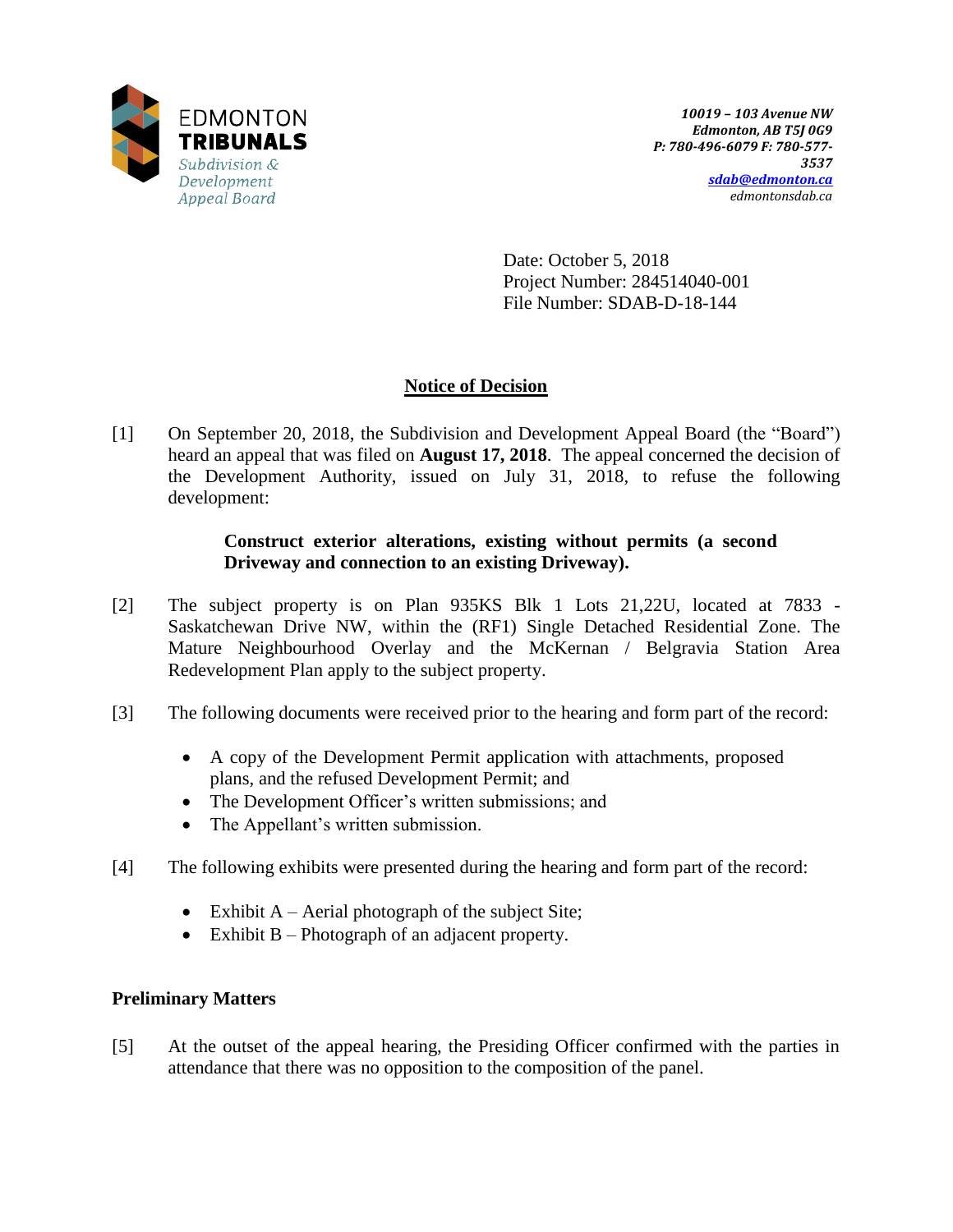- [6] The Presiding Officer outlined how the hearing would be conducted, including the order of appearance of parties, and no opposition was noted.
- [7] The appeal was filed on time, in accordance with section 686 of the *Municipal Government Act*, RSA 2000, c M-26.

#### **Summary of Hearing**

- *i) Position of the Appellant, Mr. A. Nystad, representing Tri-Stad Designs*
- [8] His company built the subject house several years ago and he was not part of the driveway extension.
- [9] The curbs were being done in the area and the property owner wanted to extend the sidewalk when this was being done.
- [10] He is representing the owners who have elderly parents who live with them and the extension will allow them easy access to the house.
- [11] Ten feet was added to the existing sidewalk to allow for a car to allow for easy access in and out of a vehicle.
- [12] The driveway extension has existed for over eight years.
- [13] He approached the Development Officer to apply for a Leave As Built application but was told that the application would not be reviewed that way.
- [14] The property owner does not want to remove the concrete.
- [15] There is more than one house on Saskatchewan Drive that has driveway extensions. He has seen vehicles parked on these extensions.
- [16] The property owner purchased an easement from the City for an additional 10 feet of property to make their property wider.
- [17] Vehicles cannot park on the street in front of the easement area as there is a fire hydrant in this location.
- [18] He spoke to neighbouring property owners and received verbal support except for one neighbour who is not within the 60-metre radius.
- [19] The subject site is larger than most lots on the block.
- [20] In his opinion, the extension is considered a wide sidewalk and not a driveway.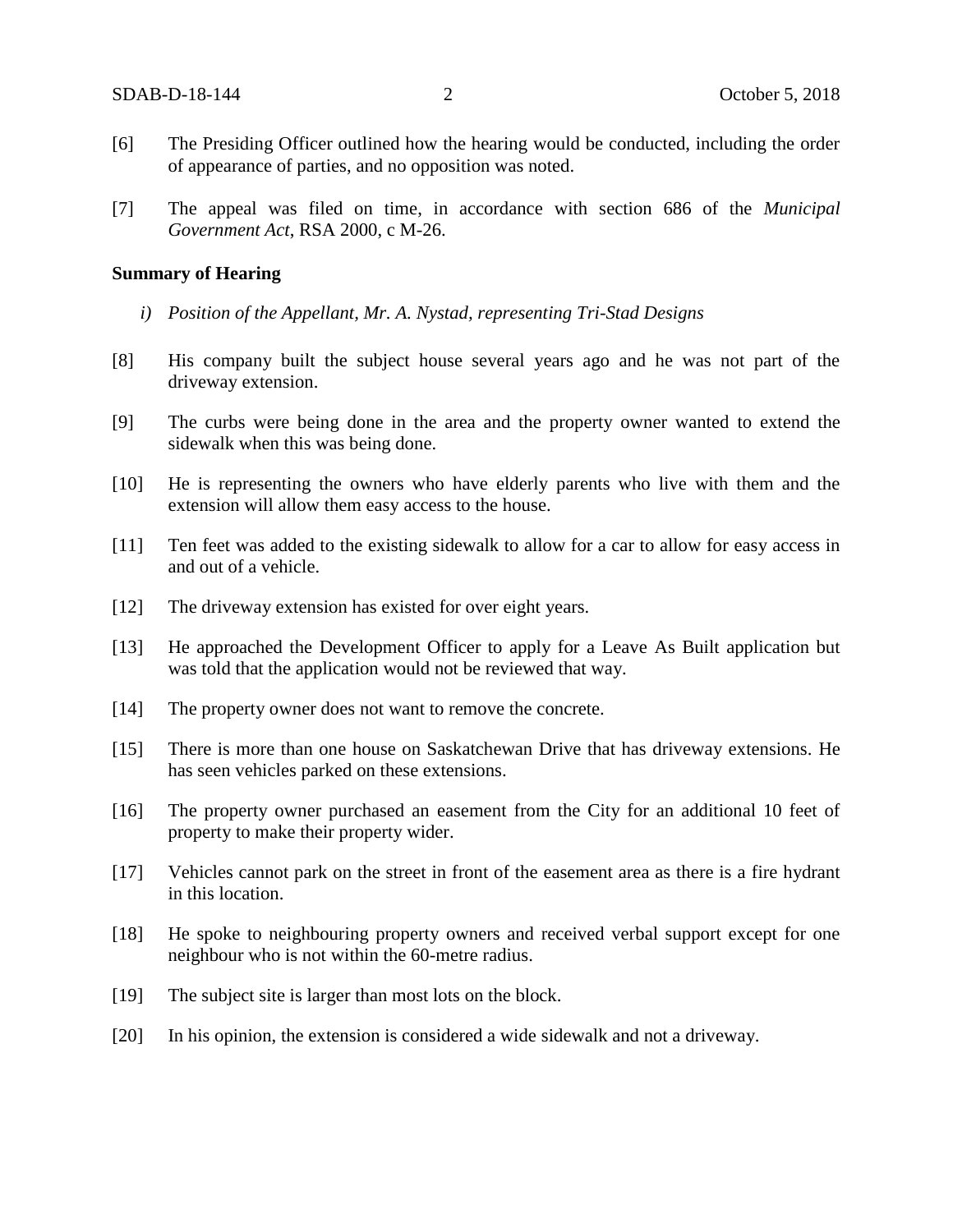- [21] They were willing to add planters on a portion of the driveway to eliminate parking but the Development Officer did not support that suggestion.
- [22] The City has completed the curb repairs and to remove the concrete will be an issue.
- [23] The property owner also owns the adjacent property.
- [24] In the middle of the extended area, there is a large landscaped area that is aesthetically pleasing.
- [25] Making the sidewalk narrow will not be aesthetically pleasing for the size of the subject house.
- [26] Mr. Nystad provided the following information in response to questions by the Board:
	- a. The house is approximately 12 years old.
	- b. Years before the subject house was built, there was access off of Saskatchewan Drive to a front garage.
	- c. The subject house was originally situated differently on the lot. The adjacent neighbour was concerned with the orientation of the house so they revised the plans to address those concerns.
	- d. In the original development permit application, an appeal was made to the Board for a front drive garage, which was approved. The property owners had support from adjacent property owners with the exception of one lady who was concerned with the trees.
	- e. A few years after the driveway and sidewalk were complete, the property owner extended the sidewalk and driveway without applying for a permit.
	- f. The issue came about when the new curbs were being done in the neighbourhood.
	- g. There is no amenity space that is taken away from the neighbours with the extension.
	- h. Currently there is no curb cut and the original curb was only one and a half inches.
	- i. The rear lane is in bad shape and the City rarely removes the snow in the rear lane.
	- j. A house being built south of the subject site has a sidewalk similar to the proposed development. However, it does not have a front drive garage. Several houses in the area have front double garages.
	- k. The property owner intends to use the extended portion as a sidewalk. In the future, the property owner will need to apply for a curb cut.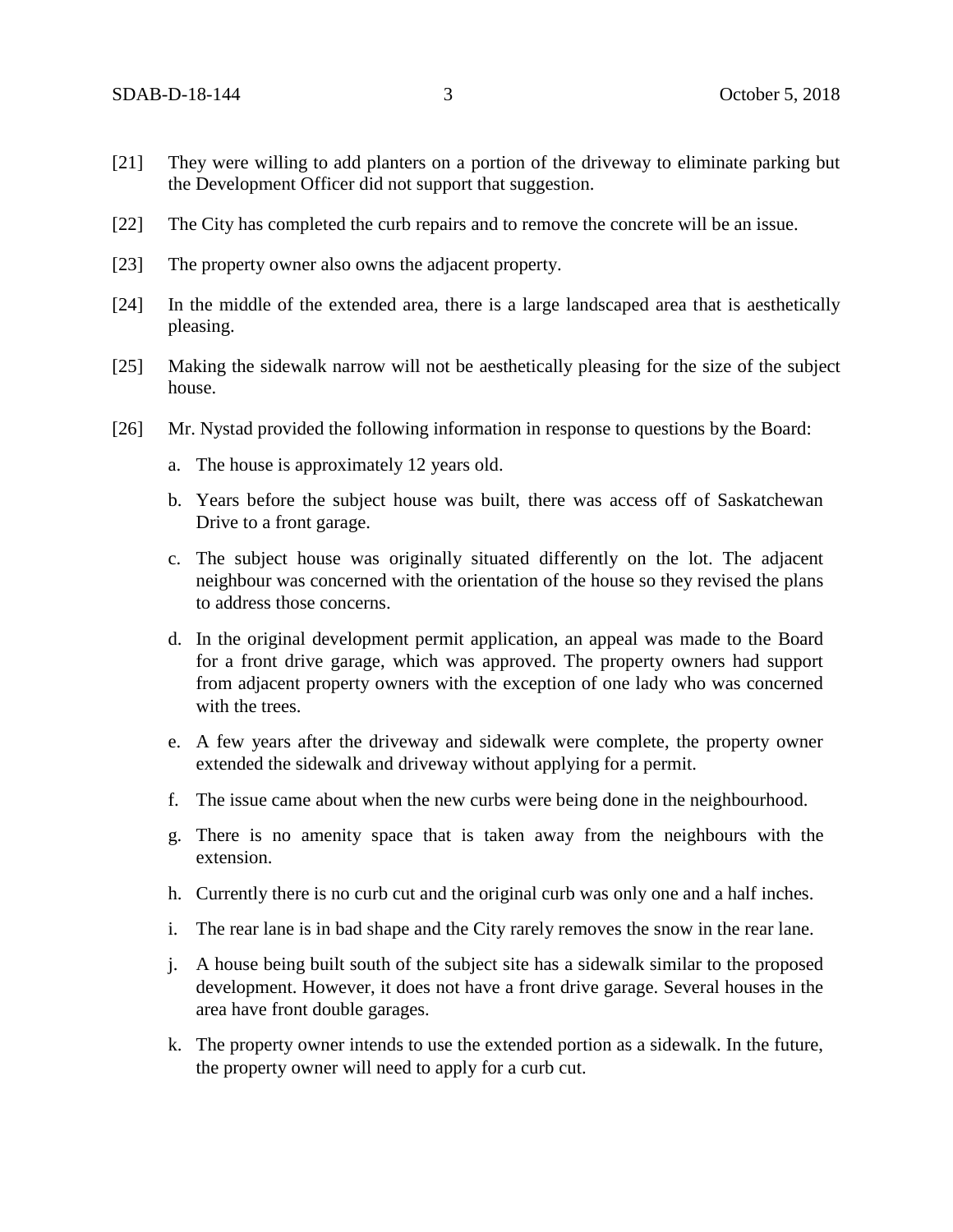- l. A portion of the extension cannot be seen from Saskatchewan Drive due to the landscaped area and the hedge.
- m. Mr. Nystad confirmed that the portion of the easement along Saskatchewan Drive was purchased from the City.
- n. He is agreeable to the conditions suggested by the Development Officer.
- o. He confirmed that the June 2013 approved site plan was not part of the original application.
- *ii)* Position of the Development Officer, Mr. J. Xie
- [27] The Development Authority did not appear at the hearing and the Board relied on Mr. Xie's written submission.

### **Decision**

- [28] The appeal is **ALLOWED** and the decision of the Development Authority is **REVOKED**. The development is **GRANTED** as applied for to the Development Authority, subject to the following **CONDITIONS**:
	- 1. The development shall be in accordance with the stamped and approved drawings.
	- 2. The area hard surfaced for a Driveway shall comply with Section 54.6 of the Zoning Bylaw 12800.
	- 3. Except for the hard surfacing of Driveways and/or Parking Areas approved on the site plan for this application, the remainder of the site shall be landscaped in accordance with the regulations set out in Section 55 of the Zoning Bylaw 12800.

### Transportation Conditions:

- 1. The proposed approximate 5.6 m residential access to Saskatchewan Drive located approximately 6.3 m from the north property line must be constructed as a residential crossing, as shown on the Enclosure to the City of Edmonton Design and Construction Standards.
- 2. There is an existing boulevard tree adjacent to the existing access that must be protected during construction, as shown on the Enclosure. Prior to construction, the owner/applicant must contact Bonnie Fermanuik of City Operations, Parks and Roads Services (780-496-4960) to arrange for hoarding and/or root cutting. All costs shall be borne by the owner/applicant.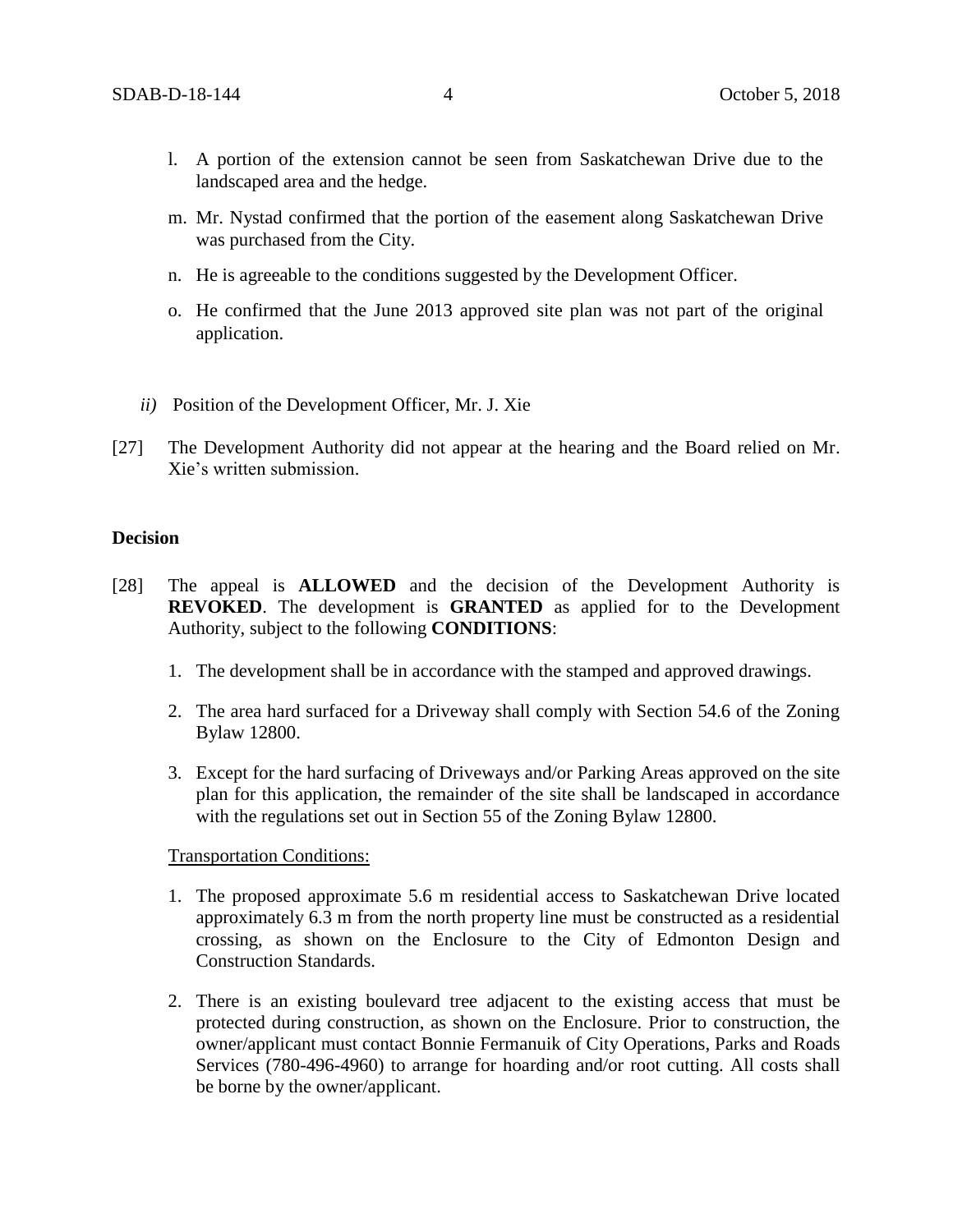- 3. Any boulevard damage occurring as a result of construction traffic must be restored to the satisfaction of Development Inspections, as per Section 15.5(f) of the Zoning Bylaw. All expenses incurred for repair are to be borne by the owner.
- 4. There may be utilities within road right-of-way not specified that must be considered during construction. The owner/applicant is responsible for the location of all underground and above ground utilities and maintaining required clearances as specified by the utility companies. Alberta One-Call (1-800-242-3447) and Shaw Cable (1-866-344-7429; www.digshaw.ca) should be contacted at least two weeks prior to the work beginning to have utilities located. Any costs associated with relocations and/or removals shall be at the expense of the owner/applicant.
- 5. Any hoarding or construction taking place on road right-of-way requires an OSCAM (On-Street Construction and Maintenance) permit. OSCAM permit applications require Transportation Management Plan (TMP) information. The TMP must include:
	- the start/finish date of project;
	- accommodation of pedestrian connectivity during all phases of construction for access to the adjacent roadways and intersections
	- accommodation of pedestrians and vehicles during construction;
	- confirmation of lay down area within legal road right of way if required; and
	- confirmation if crossing the sidewalk and/or boulevard is required to temporarily access the site.

It should be noted that the hoarding must not damage boulevard trees. The owner or Prime Contractor must apply for an OSCAM online at:

https://www.edmonton.ca/business economy/licences\_permits/oscam-permit-reauestaspx and https://www.edmonton.ca/documents/ConstructionSafetv.pdf

### Advisements:

- 1. Lot grades must match the Edmonton Drainage Bylaw 16200 and/or comply with the Engineered approved lot grading plans for the area. Contact Lot Grading at 780-496- 5576 or lot.grading@edmonton.ca for lot grading inspection inquiries.
- 2. Unless otherwise stated, all above references to "section numbers" refer to the authority under the Edmonton Zoning Bylaw 12800.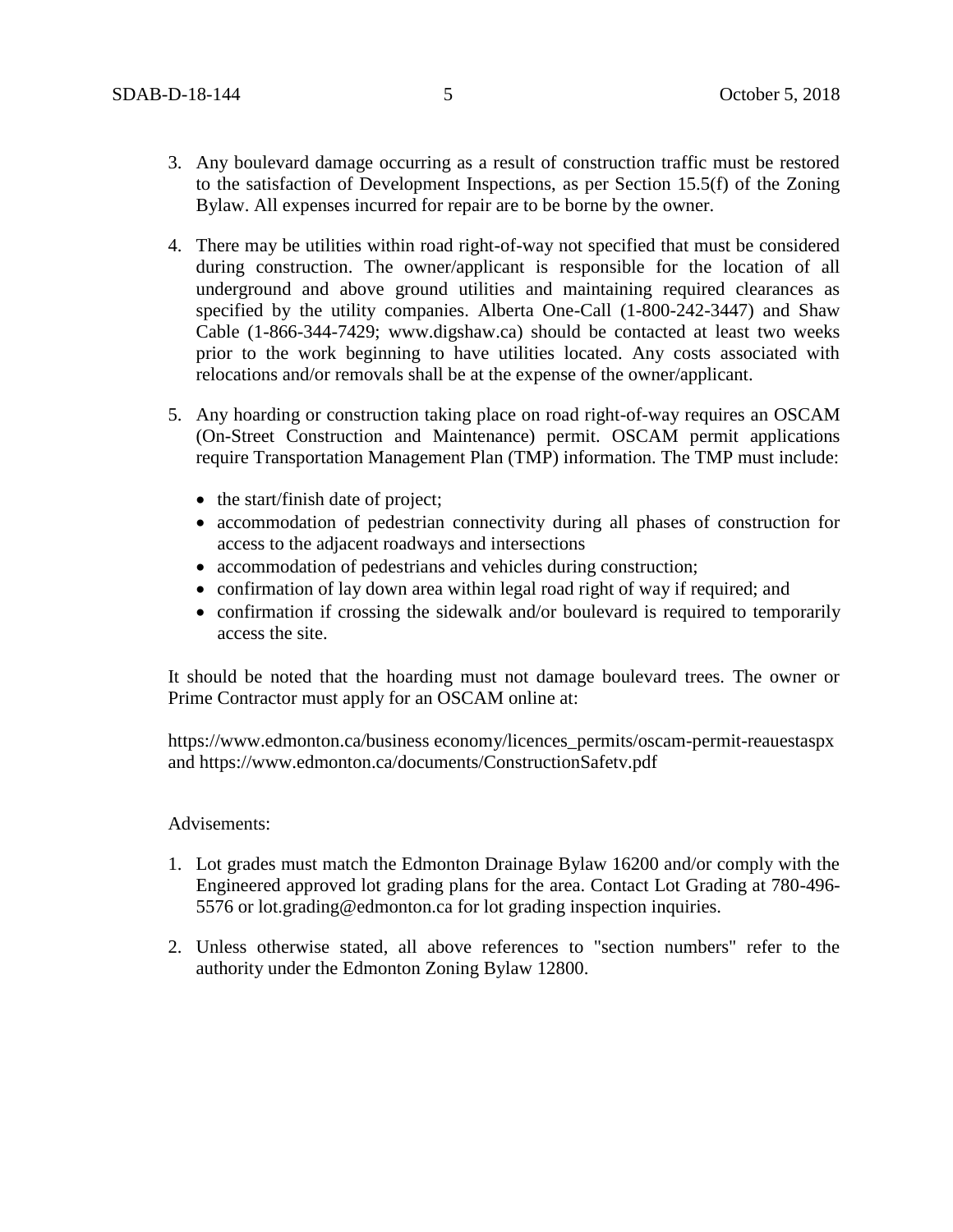- [29] In granting the development the following variances to the *Edmonton Zoning Bylaw* are allowed:
	- 1. Section 814.3(17) is waived to allow access off of Saskatchewan Drive NW.
	- 2. Section 54.1(4) is waived to allow a second driveway.

#### **Reasons for Decision**

- [30] The proposed development, a Driveway extension, is Accessory to a Permitted Use in the (RF1) Single Detached Residential Zone.
- [31] The Board heard evidence as well as documentation that showed the original Driveway, Walkway, and curb connection as part of an original application when the new House permit was applied for and the House was built.
- [32] The Board considered the two grey sections on the site plan as the part of the application that this appeal is dealing with.
- [33] When analyzing the curb connection point, the Board supports it being maintained as a Driveway component as the current landscaping and berms in place makes the Driveway unseen from Saskatchewan Drive.
- [34] The section combined with the front sidewalk to make it a Driveway, provides circular access to minimize or eliminate the need to back onto Saskatchewan Drive from the subject Site.
- [35] The curved Driveway will mitigate pedestrian safety concerns. The Board notes that there are no sidewalks on this side of Saskatchewan Drive.
- [36] The Board accepts the consultation process done by the Development Officer as required in the *Edmonton Zoning Bylaw*.
- [37] The sidewalk extension has been in place for approximately 8 to 10 years with no known complaints.
- [38] One of the reasons the Development Officer refused the development permit application was regarding landscaping. The Board accepts the photographic evidence, that landscaping is complete as required with the original development permit.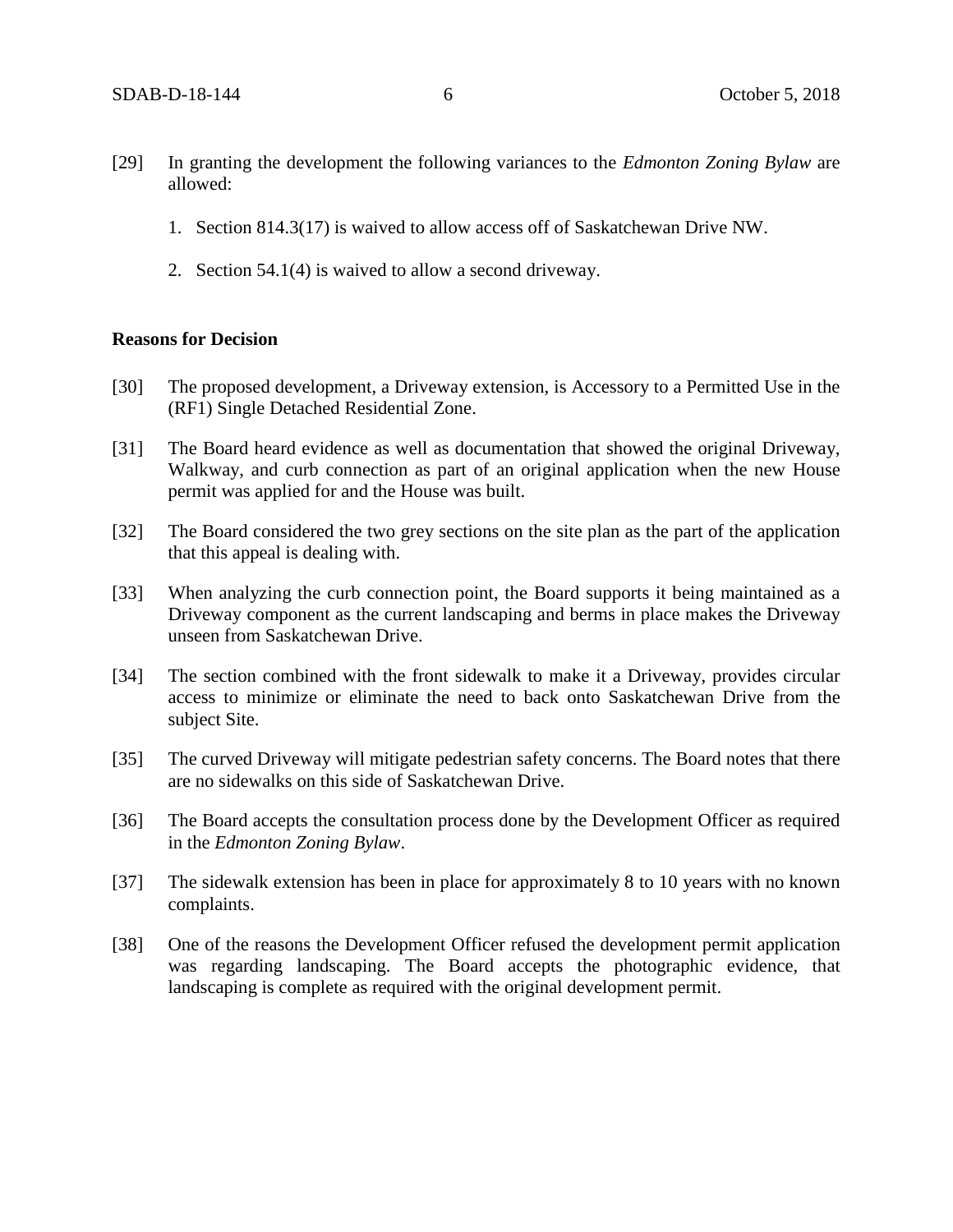- [39] The Board accepts the evidence submitted that the oversize "estate" lot and circular driveway enhances the front appeal. The Board agrees with this conclusion that the existing extension does not create a visual impact.
- [40] The Board accepts the evidence submitted that there are similar properties in the neighbourhood that has similar access to a circular extension.
- [41] Access to Saskatchewan Drive is characteristic of the neighbourhood.
- [42] The Board accepts the memorandum from Transportation Services that they were not in opposition to access form Saskatchewan Drive and that the property owner has the ability to apply for a curb cut onto Saskatchewan Drive.
- [43] As part of the conditions, a curb cut permit is required and the Board's decision in this regard contemplates the issuance of this curb cut permit.
- [44] No letters were received in opposition to the proposed development and no one appeared in opposition at the hearing.
- [45] Based on the above, it is the opinion of the Board that the proposed development will not unduly interfere with the amenities of the neighbourhood, nor materially interfere with or affect the use, enjoyment or value of neighbouring parcels of land.

Mr. V. Laberge, Presiding Officer Subdivision and Development Appeal Board

Board Members in Attendance: Mr. W. Tuttle; Mr. A. Peterson; Ms. K. Think; Mr. R. Hachigian

CC: City of Edmonton, Development & Zoning Services, Attn: Mr. J. Xie / Mr. A. Wen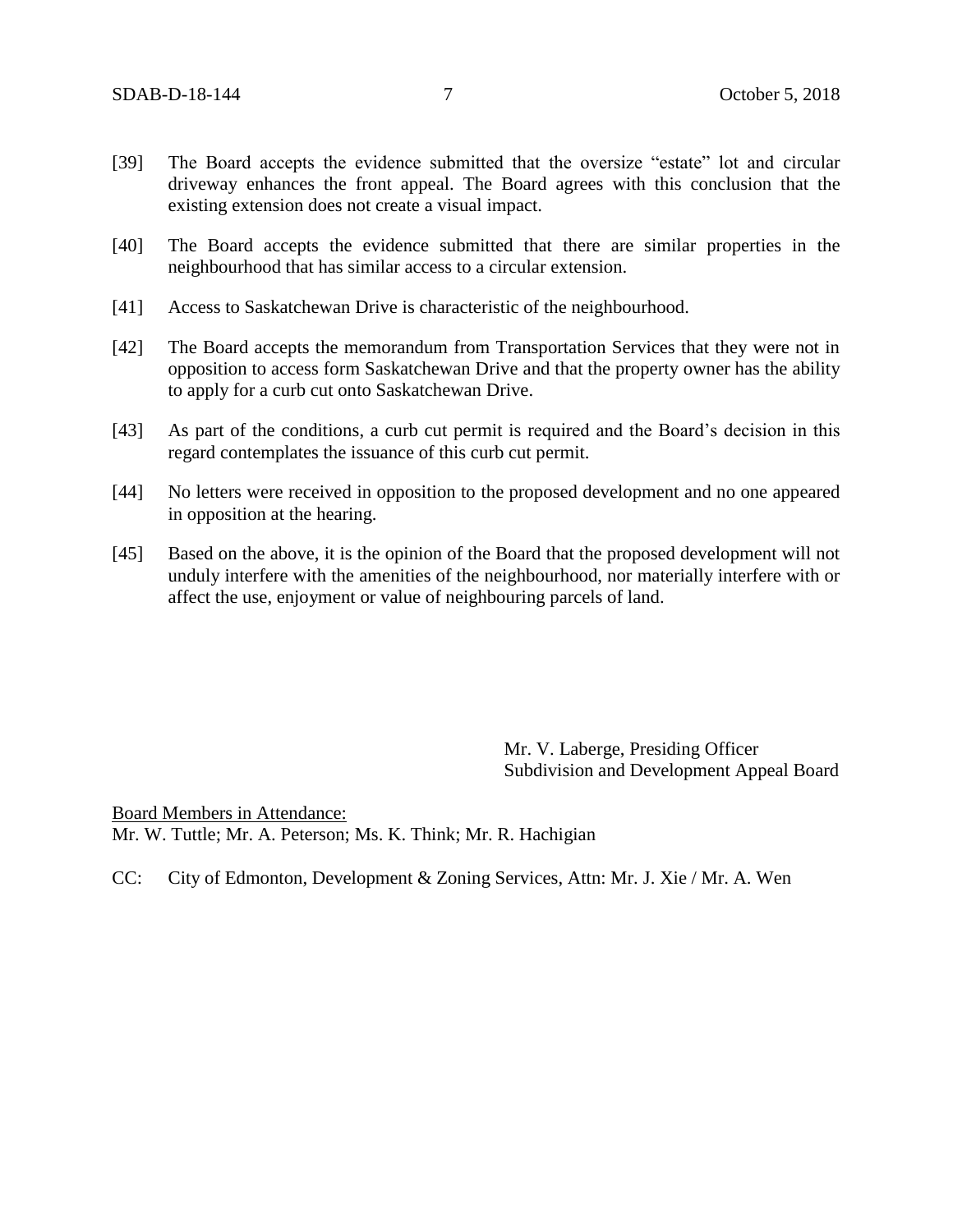## **Important Information for the Applicant/Appellant**

- 1. This is not a Building Permit. A Building Permit must be obtained separately from Development & Zoning Services, located on the 2nd Floor, Edmonton Tower, 10111 – 104 Avenue NW, Edmonton, AB T5J 0J4.
- 2. Obtaining a Development Permit does not relieve you from complying with:
	- a) the requirements of the *Edmonton Zoning Bylaw*, insofar as those requirements have not been relaxed or varied by a decision of the Subdivision and Development Appeal Board,
	- b) the requirements of the *Alberta Safety Codes Act*,
	- c) the *Alberta Regulation 204/207 – Safety Codes Act – Permit Regulation*,
	- d) the requirements of any other appropriate federal, provincial or municipal legislation,
	- e) the conditions of any caveat, covenant, easement or other instrument affecting a building or land.
- 3. When an application for a Development Permit has been approved by the Subdivision and Development Appeal Board, it shall not be valid unless and until any conditions of approval, save those of a continuing nature, have been fulfilled.
- 4. A Development Permit will expire in accordance to the provisions of section 22 of the *Edmonton Zoning Bylaw, Bylaw 12800*, as amended.
- 5. This decision may be appealed to the Alberta Court of Appeal on a question of law or jurisdiction under section 688 of the *Municipal Government Act*, RSA 2000, c M-26. If the Subdivision and Development Appeal Board is served with notice of an application for leave to appeal its decision, such notice shall operate to suspend the Development Permit.
- 6. When a decision on a Development Permit application has been rendered by the Subdivision and Development Appeal Board, the enforcement of that decision is carried out by Development & Zoning Services, located on the 2nd Floor, Edmonton Tower, 10111 – 104 Avenue NW, Edmonton, AB T5J 0J4.

*NOTE: The City of Edmonton does not conduct independent environmental checks of land within the City. If you are concerned about the stability of this property for any purpose, you should conduct your own tests and reviews. The City of Edmonton, when issuing a development permit, makes no representations and offers no warranties as to the suitability of the property for any purpose or as to the presence or absence of any environmental contaminants on the property.*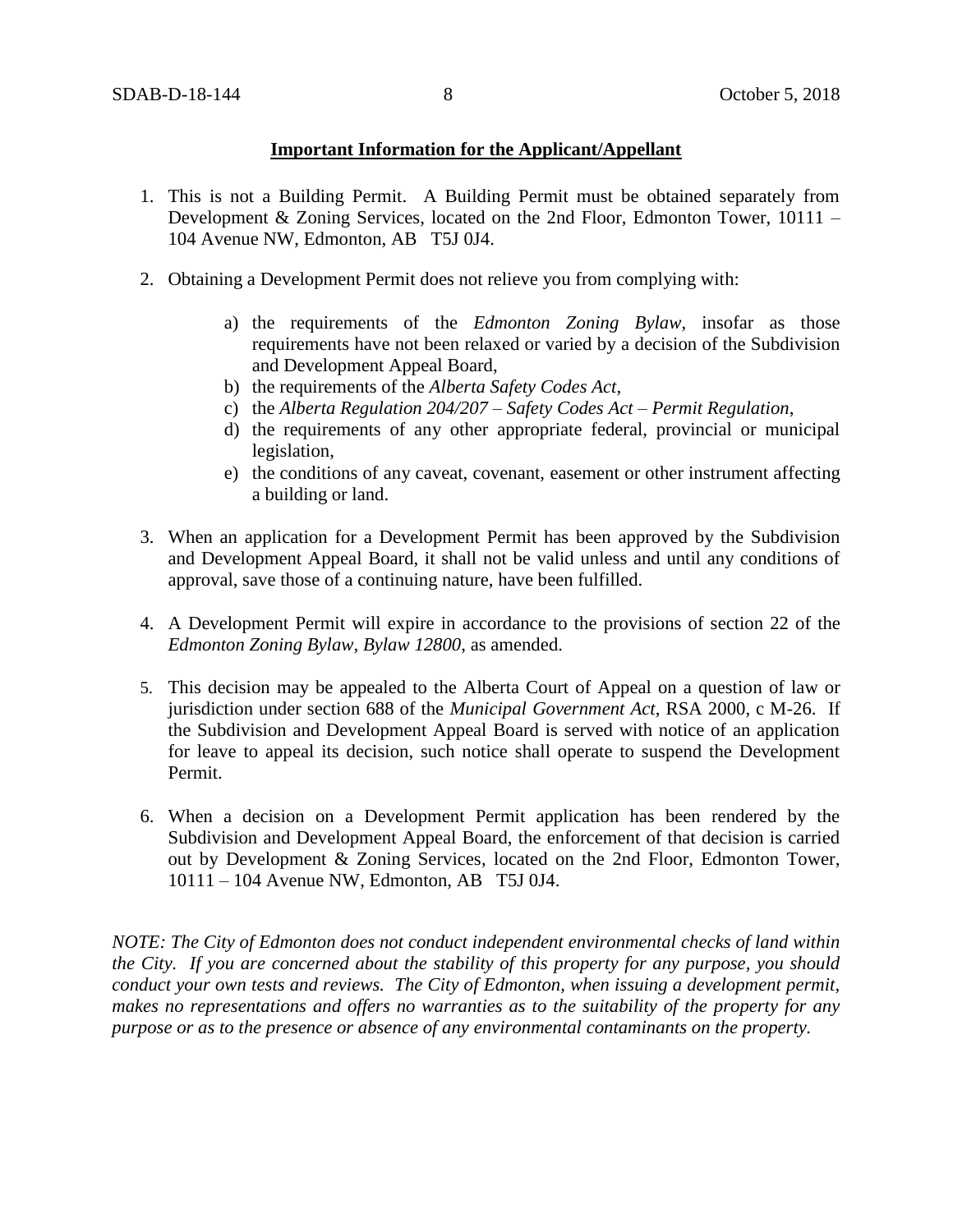

Date: October 5, 2018 Project Numbers: 287388966-001 287389521-001 File Number: SDAB-D-18-150 SDAB-D-18-151

# **Notice of Decision**

[1] On September 20, 2018, the Subdivision and Development Appeal Board (the "Board") heard an appeal that was filed on **August 28, 2018**. The appeal concerned the decision of the Development Authority, issued on August 14, 2018 to refuse the following development:

## **SDAB-D-18-150:**

Place a Temporary Sign for 90 days ending 12-NOV-2018 for THE SIGN GURU INC. (Christy's Corner (Sign #5))

## **SDAB-D-18-151:**

Place a Temporary Sign for 90 days ending 12-NOV-2018 for THE SIGN GURU INC. (Christy's Corner (Sign #6))

- [2] The subject property is on Plan 9926834 Blk 13A Lot 14, located at 13635 St. Albert Trail NW; Plan 9926834 Blk 13A Lot 15, located at 13503 – St. Albert Trail NW; Plan 9926834 Blk 13A Lot 17, located at 13603 – St. Albert Trail NW; and Plan 9926834 Blk 13A Lot 16, located at 14231 - 137 Avenue NW, within the DC2.508 Site Specific Development Control Provision.
- [3] The following documents were received prior to the hearing and form part of the record:
	- A copy of the Development Permit application with attachments and the refused Development Permit;
	- The Development Officer's written submission; and
	- The Appellant's written submissions.

# **Preliminary Matters**

[4] At the outset of the appeal hearing, the Presiding Officer confirmed with the parties in attendance that there was no opposition to the composition of the panel.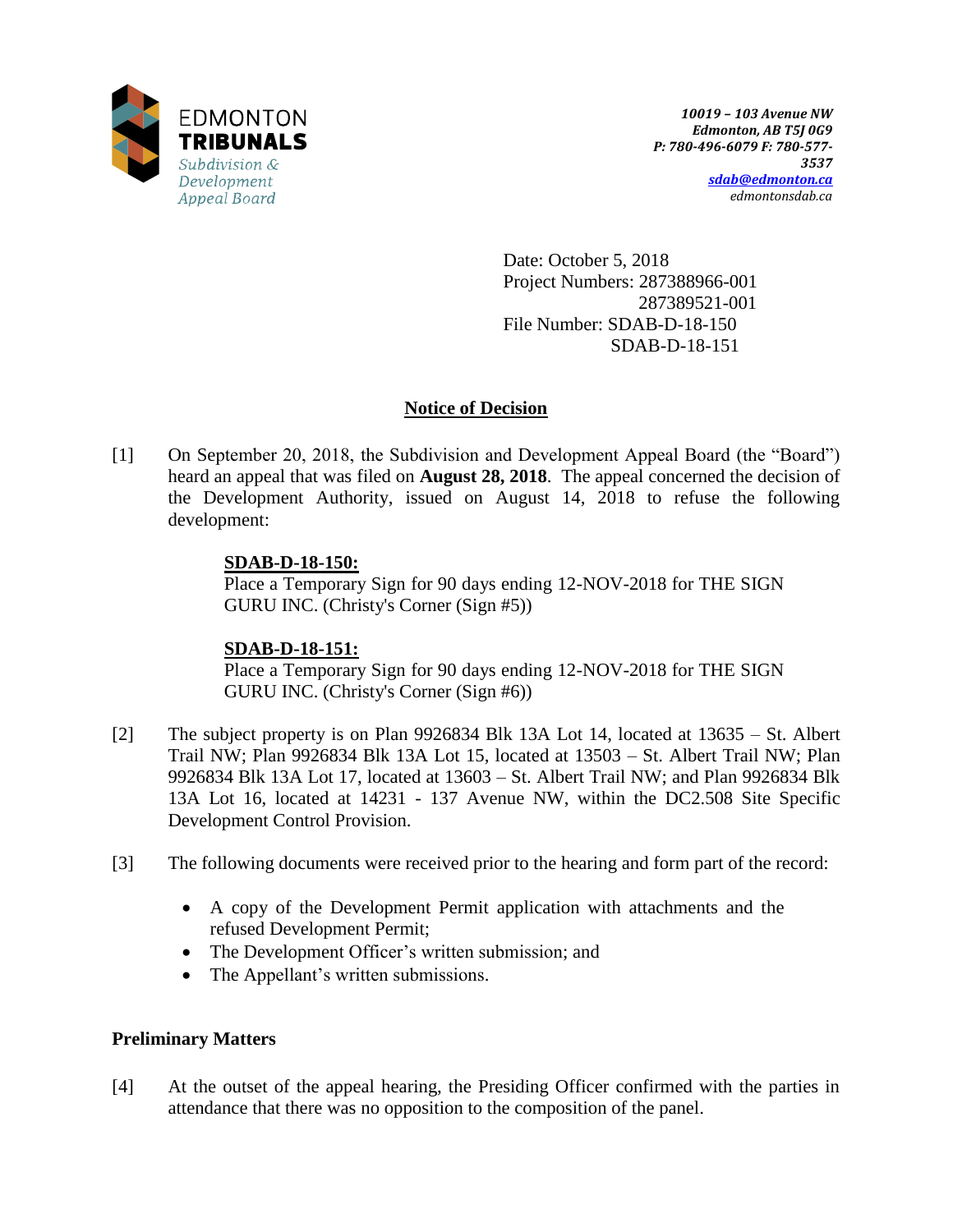- [5] The Presiding Officer outlined how the hearing would be conducted, including the order of appearance of parties, and no opposition was noted. The Presiding Office advised that evidence for SDAB-D-18-150 and SDAB-D-18-151 will be heard together but will be considered as two separate appeals.
- [6] The appeal was filed on time, in accordance with section 686 of the *Municipal Government Act*, RSA 2000, c M-26.

### **Summary of Hearing**

- *i) Position of Ms. J. Agrios, Legal Counsel for the Appellant, who was accompanied by Mr. G. Pawlechko, representing The Sign Guru Inc.*
- [7] The site is a large industrial area that is made up of commercial uses.
- [8] The subject site was previously zoned DC5 under the old Land Use Bylaw 5996.
- [9] She referred to the photographs in her submission showing the site characteristics, an aerial map of the area and photographs of the site from different directions.
- [10] She referred to TAB 7 of her submission, an overview of the property and photographs showing that businesses face the interior of the site. A site plan indicated where the signs will be located on the property.
- [11] The businesses on the subject site do not face the street; therefore the exposure is limited even with the five pylon signs on the subject site. There are temporary signs on the south portion of the site along St. Albert Trail.
- [12] The subject site is well landscaped with mature vegetation which makes it difficult to see the subject signs.
- [13] St. Albert Trail is a high traffic roadway and it is difficult to see tenant names on a pylon sign. Tenants rely on portable signs because not all tenants can find advertising space on the pylon signs.
- [14] There have been six temporary signs on the site since 2013. Her client has applied for a permit for the signs for several years and all of the six signs have been approved until now.
- [15] The site is large and is 23 acres in size.
- [16] Five of the temporary signs are along St. Albert Trail and one is around the corner on 137 Avenue.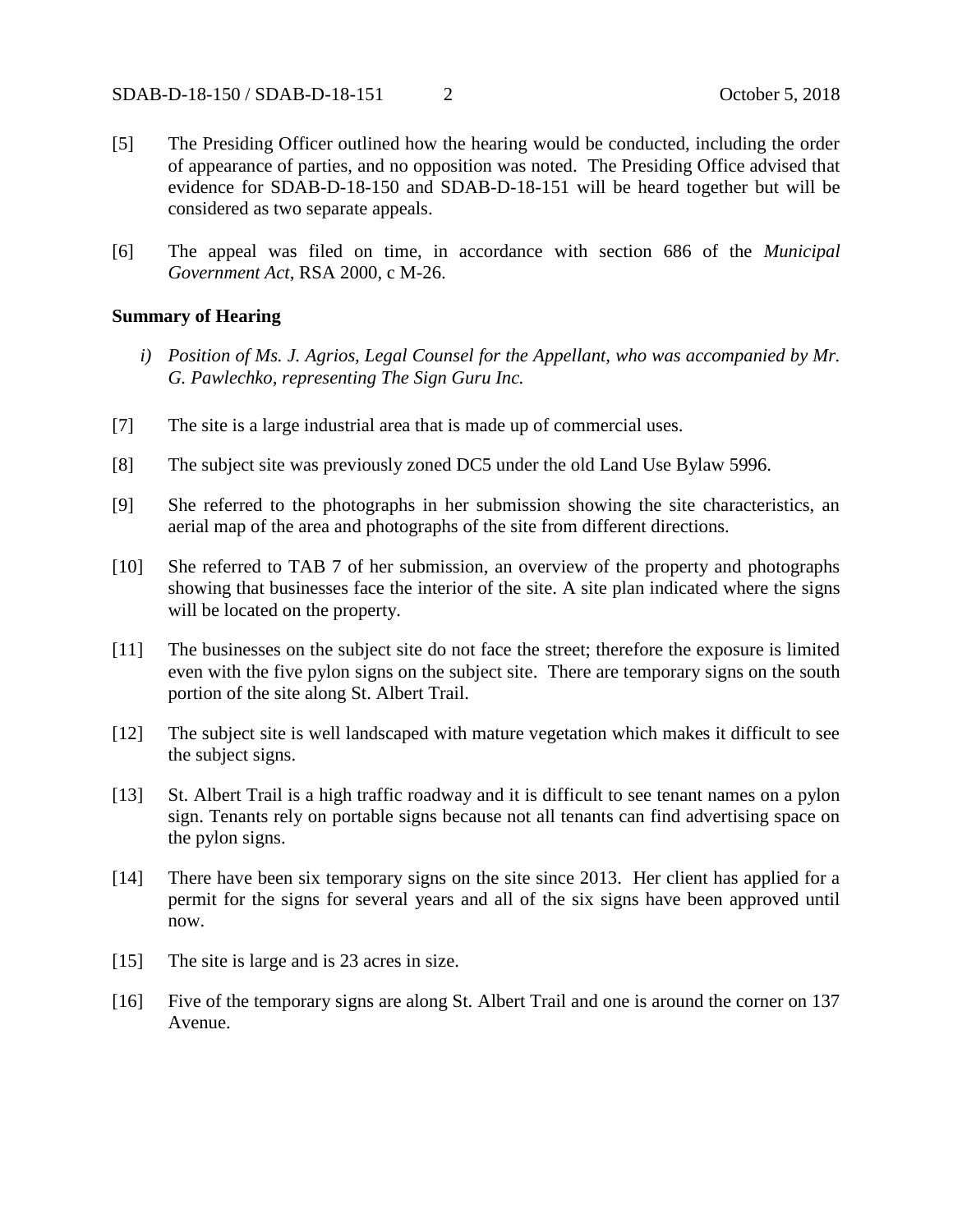- [17] She referred to TAB 2 of her submission, previous approved permits for the temporary signs. She referred to the variances that were granted on the approved permits.
- [18] She referred to TAB 8 of her submission showing where the approved and refused signs are located on the subject site.
- [19] Prior to the hearing starting, Ms. Agrios provided the Board with a copy of section 750 (DC5) Site Specific Development Control Provision ("DC5") for the Land Use Bylaw; Schedule 59E of the *Edmonton Zoning Bylaw* and section 11 outlining the variance powers of the Development Officer.
- [20] She referred to section 750.4 of the DC5. Section 750.4(d) includes the Special Land Use Provisions, where the applicable Use Class is listed in the DC5 Bylaw.
- [21] Under section 11.4(4) of the Land Use Bylaw, the power of the Development Officer may relax a regulation in a Land Use District or other section of this Bylaw in accordance with the regulations contained in that District or Section, or may relax regulations in accordance with Sections 11.5 and 11.6, and in such case, the use applied for shall be deemed a Discretionary Use.
- [22] Under Section 11.5, the Development Officer may approve, with or without conditions, an application for development that does not comply with this Bylaw.
- [23] In this case, a DC zone incorporates the General Sign Regulations in Schedule 79 of the Land Use Bylaw and a variance power of the Development Officer.
- [24] In this case, the Development Officer referenced a policy established in December 2013 with the Alberta Portable Sign Association (APSA). The policy was established to allow a variance on older DC districts from temporary signage and a variance up to four signs. Rather than look at the site as a whole, the Development Officer applied the 2013 policy.
- [25] The policy is not a direction of Council. The direction of Council is that the Development Officer has the power to grant a variance under section 11.4 of the Land Use Bylaw.
- [26] In her opinion, applying a policy and not exercising their discretion, the Development Officer did not follow the direction of Council.
- [27] Ms. Agrios referred to the aerial map in the Development Officer's written submission showing the scale and size of the subject site.
- [28] If the site was subdivided there would be more signs located on the site.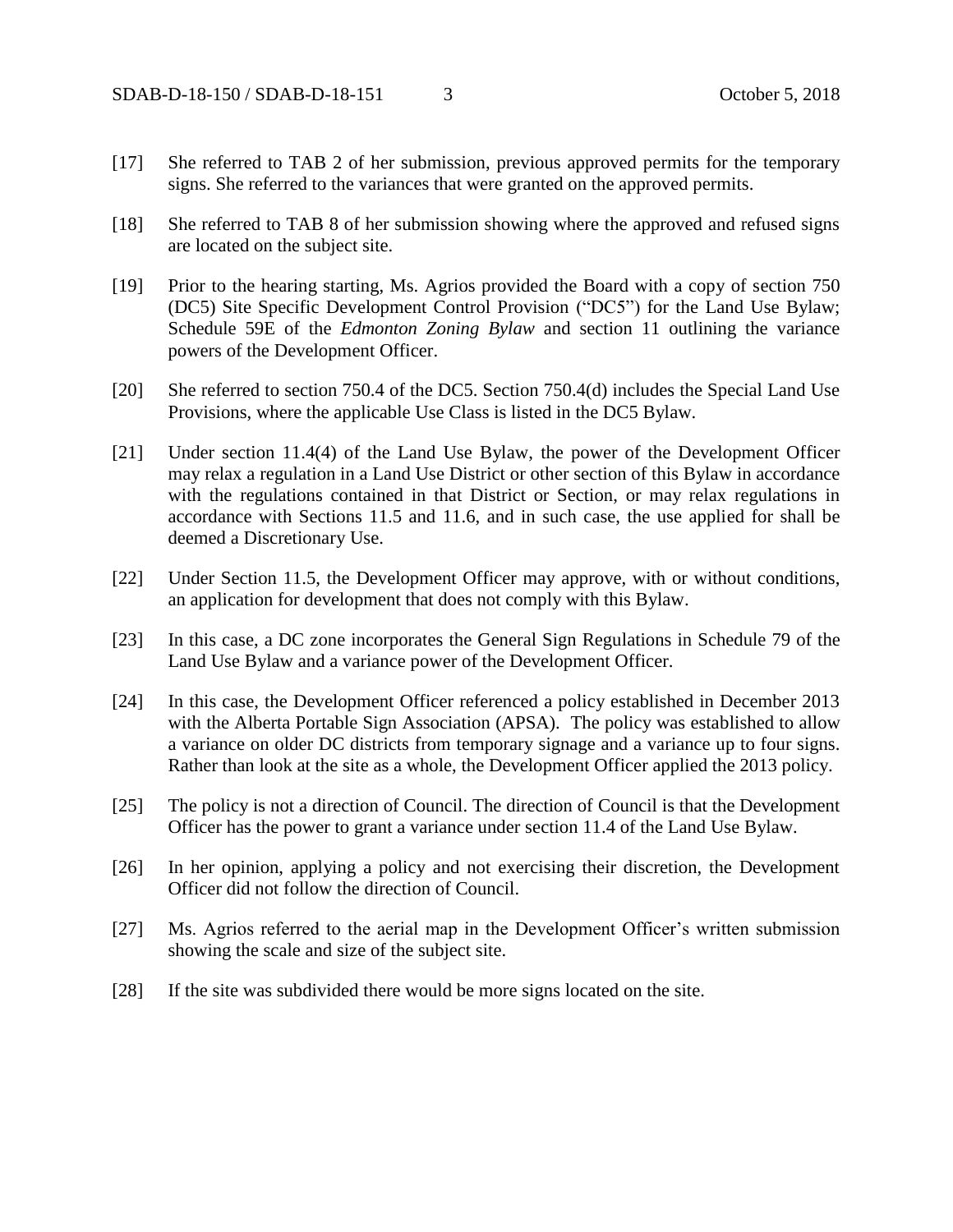- [29] In section 79 of the Land Use Bylaw, there could be one sign for 30 metres of store frontage. There is approximately 650 to 700 metres of frontage, which would allow for more signs on the property.
- [30] There could be ten signs on St. Albert Trail and still comply with the regulations in section 79.
- [31] In her opinion, the location and size of the site is similar to a CSC Shopping Centre Zone Site.
- [32] Under section 59 of the *Edmonton Zoning Bylaw*, a minimum of five signs would be allowed with 30 metres of frontage. There is over 300 metres of frontage; therefore, the Development Officer has the discretion to approve the signs. This is why a variance should be granted.
- [33] She referred to TAB 14 of her submission, the letter from the APSA that the Development Officer referred to in his written submission. Page 2 of the letter refers to the relaxation to allow temporary signs to a maximum of 4 based on the frontage.
- [34] Although the Manager of the Current Planning Branch does not say there is a policy to allow 4 signs, they will accept applications that seek variances of these clauses and consider them on a case-by-case basis.
- [35] The authority to grant a variance should be looked at as a need-by-need basis.
- [36] Under this policy, if it was not for the common entrance, there would be 4 separate lots. The common entrances are treated as one site. If this was the case, there could be 16 signs on the site. The number of entrances and configuration of the site would determine the number of signs on the site.
- [37] In her opinion, the Development Officer did not follow the direction of Council as this is a large 23-acre site with 650 to 700 metres of frontage of commercial buildings.
- [38] The signs have existed with permits in this location for five years with no known complaints.
- [39] Given the size of the site and location, the Development Officer should exercise their discretion to allow a variance for the six signs on the subject Site.
- [40] In her opinion, the suggested conditions in the Development Officer's written submission are not actual conditions as they are regulations in the *Edmonton Zoning Bylaw*.
- [41] Ms. Agrios provided the following information in response to questions by the Board:
	- a. The test of the Board is whether or not the Development Officer followed the directions of Council.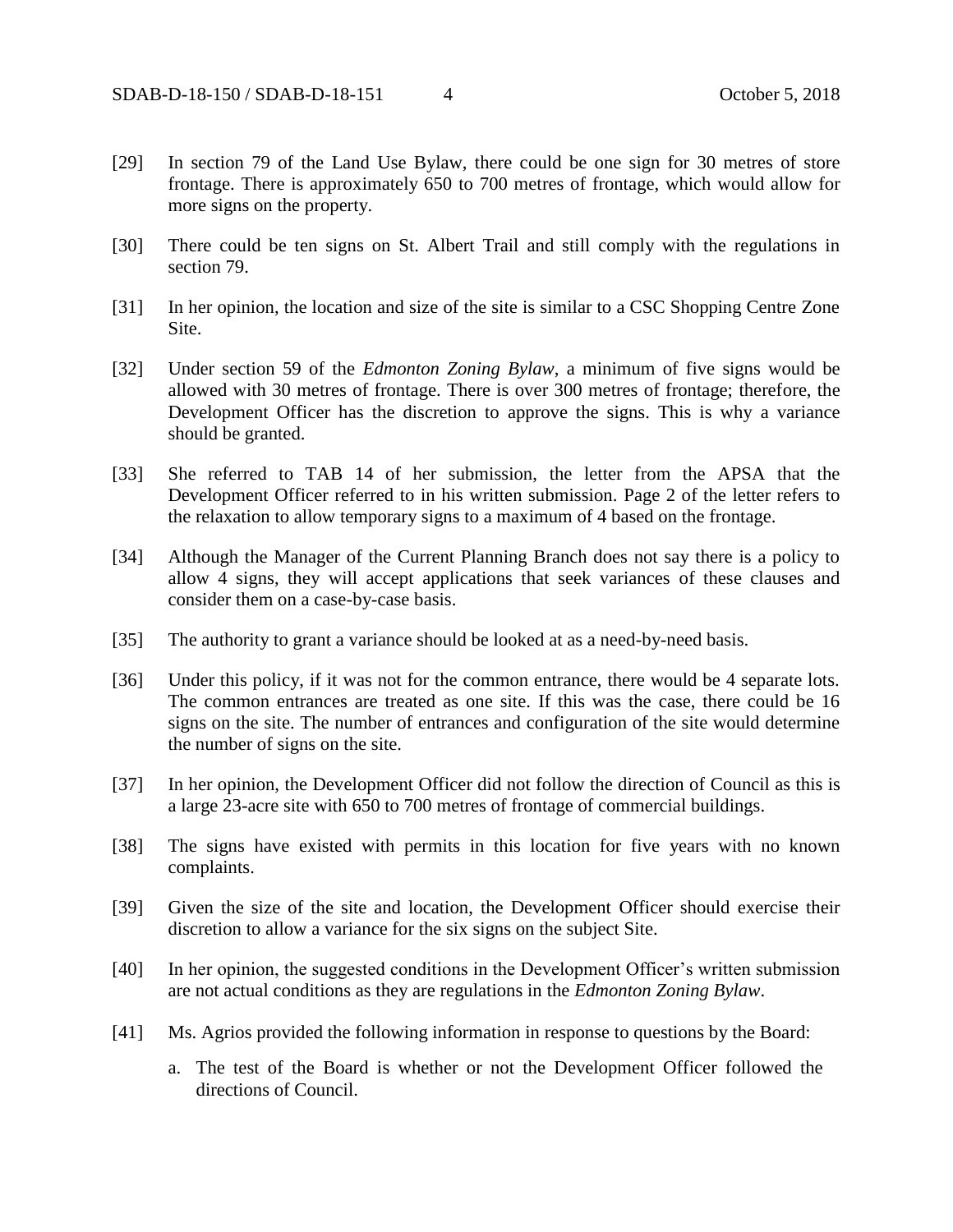- b. If the Board chooses to exercise their discretion differently, they are still following the direction of Council.
- c. She interprets the Development Officer's reason for refusal differently. The development permit was refused because the development does not comply with section 79. That is not discretion to grant a variance.
- d. The test is in section 11.5 and 11.6 of the Land Use Bylaw.
- e. There was no discussion where the Development Officer took consideration for the test.
- f. The Board would have to consider hardship as it is appropriate to look at the test in section 11.5 and include hardship as part of that analysis.
- g. In this case, the hardship is with the size of the lot, the large amount of frontage, and the uniqueness of the site.
- *ii) Position of the Development Officer, Mr. C. Kennedy, who was accompanied by Mr. H. Luke*
- [42] Mr. Luke referred to the APSA letter for temporary signs. He understood that when the *Edmonton Zoning Bylaw* changed from the Land Use Bylaw, they were aware of the DC Zone approved by City Council and could not be changed from the revision of the Land Use Bylaw.
- [43] They understood that, and needed to find a compromise from the City in its absence of rezoning and tried to compromise or provide an interim solution. If they followed the directions of Council and the current DC2, they would not be allowed to look at the four signs. They would have to determine if the Board could even hear the appeal.
- [44] The 2013 portable sign regulations were part and are still part of the current zoning.
- [45] Section 79 for this DC2 was to use the Land Use Bylaw and grant a variance from one sign to four signs, which were agreed upon with meetings with the APSA.
- [46] With regard to the authority to grant a variance. There are clauses that the Development Officer can or cannot vary.
- [47] Applying the General Provision of section 11.4 and 11.5 does not apply to Direct Control Zones.
- [48] Council's direction is to determine the appropriateness, the number of signs, and proliferation of signs on a site.
- [49] The proposed development exceeds their authority to grant variances.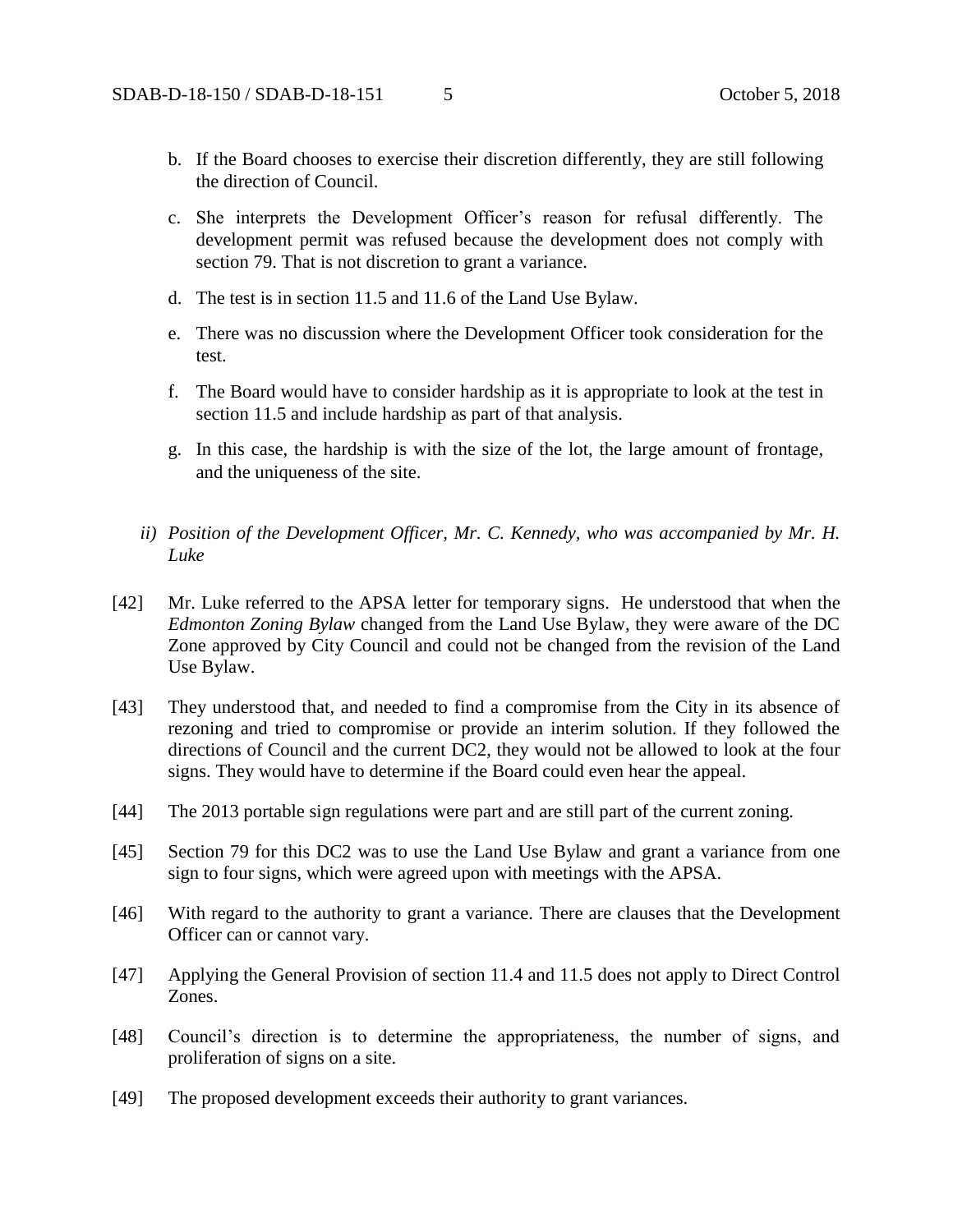- [50] Mr. Kennedy stated that he referred to the DC2 and section 79D of the Land Use Bylaw when reviewing the development permit application.
- [51] There is a separate definition for temporary signs that excludes portable signs. He did not use that when reviewing the proposed development permit application as it is not the type of sign they are reviewing.
- [52] He reviewed the distance between the number of signs and the restriction of more than one portable sign on a site. Only one portable sign will be allowed if the directions of Council were followed.
- [53] Additional regulations were reviewed for the time lapse of more than one portable sign.
- [54] He applied discretion to allow four signs on the site rather than six due to the policy for signs.
- [55] There are six Freestanding Signs on the subject site and approving four more signs will make it a total of 10 signs which is significant for one site.
- [56] In their opinion, a hardship is difficult to determine for temporary signs.
- [57] Although the site is large, Council has given direction to limit the number of signs in a DC Zone.
- [58] When reviewing sign applications, they consider the sign regulations to make sure there is no proliferation of signs.
- [59] Mr. Luke and Mr. Kennedy provided the following information in response to questions by the Board:
	- a. Using discretion is consistent within Sustainable Development when looking at the merits of the site. In their opinion, the Applicant should provide reasons to why a variance should be granted.
	- b. There was no request to justify why this variance should be granted.
	- c. They considered that the reason for the proposed signs was the inability for businesses to have advertisement signs.
	- d. The policy discussion comes from the *Edmonton Zoning Bylaw* that was in place at the time in 2013 when negotiations were taking place.
	- e. Mr. Luke does not believe a variance should be granted as they are following the policy with the APSA. If they did not follow this policy, they would follow the regulations of the DC2 and the direction of Council.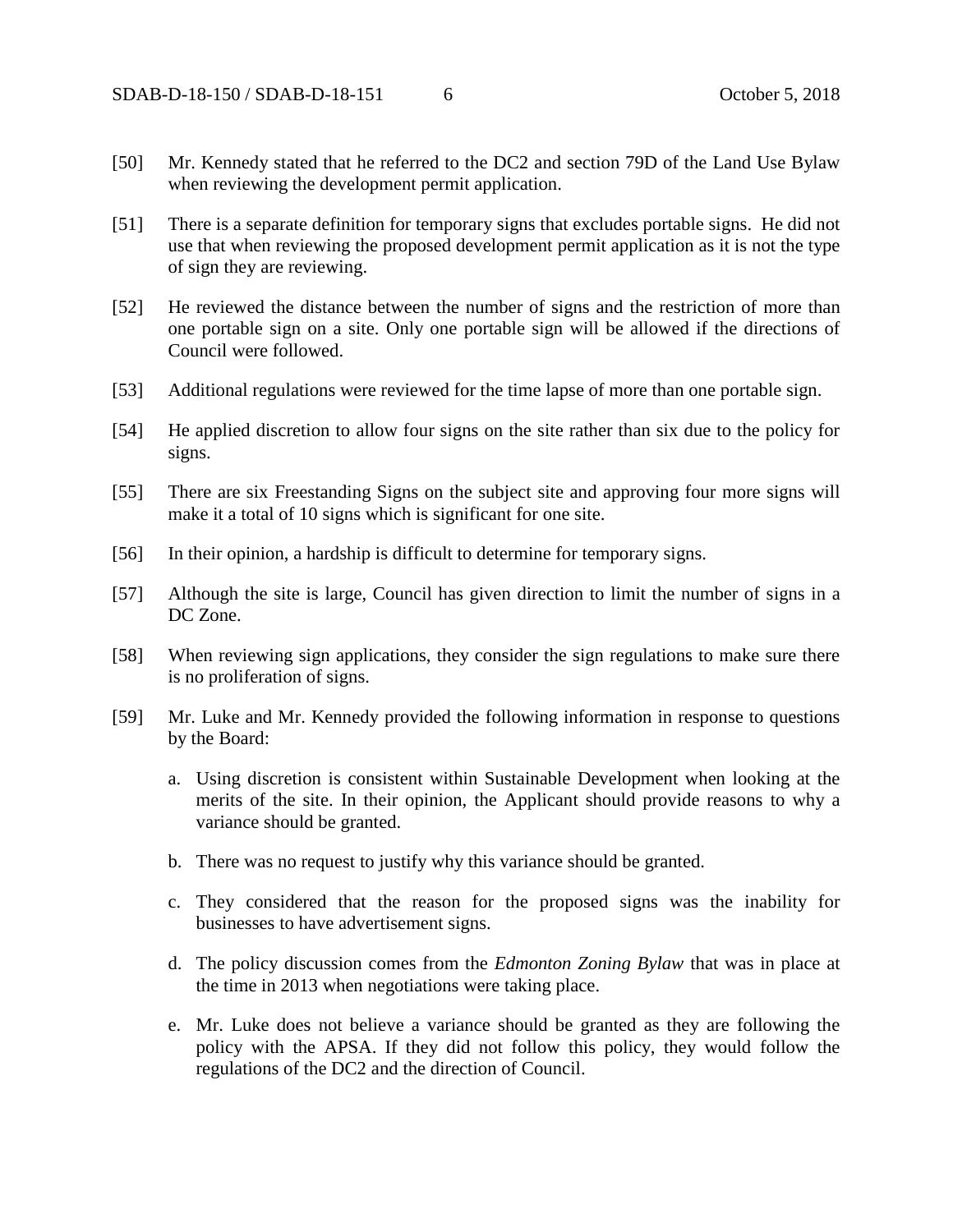- f. A new Development Permit application is required if the duration of existing signs on the site expire.
- g. A different Development Officer could have approved the six signs previously. Each case is different.
- h. They confirmed that the suggested conditions are regulations of the *Edmonton Zoning Bylaw* that need to be followed.

### *iii) Rebuttal of the Appellant, Ms. J. Agrios*

- [60] A Development Officer has authority to grant a variance as the four signs that were refused were previously granted.
- [61] The authority for the Development Officer is laid out in section 11.5 and 750.4 of the Land Use Bylaw.
- [62] Section 750.4 states that all general administrative clauses are deemed to be part of a DC unless excluded.
- [63] She visited the site and found six pylon signs. Several signs on a large site is not significant.
- [64] She agrees that the proliferation of signs should be considered. However, the Development Officer did not look at the site and the area and find that there were too many signs. These are considerations that should be looked at but were not.
- [65] The Development Officer should be looking at the specifics of the site rather than applying a policy that was not approved by Council and does not take into consideration of the site.
- [66] The Board does not have information of the other sites, the location, the frontage, and size. Being consistent with other sites is not the test of the Board.
- [67] Until this application, six signs were approved on the site. That had nothing to do with any changes in the area, the number of signs, and proliferation.

#### **Decision**

[68] The appeal is **ALLOWED** and the decision of the Development Authority is **REVOKED**. The development is **GRANTED** as applied for to the Development Authority.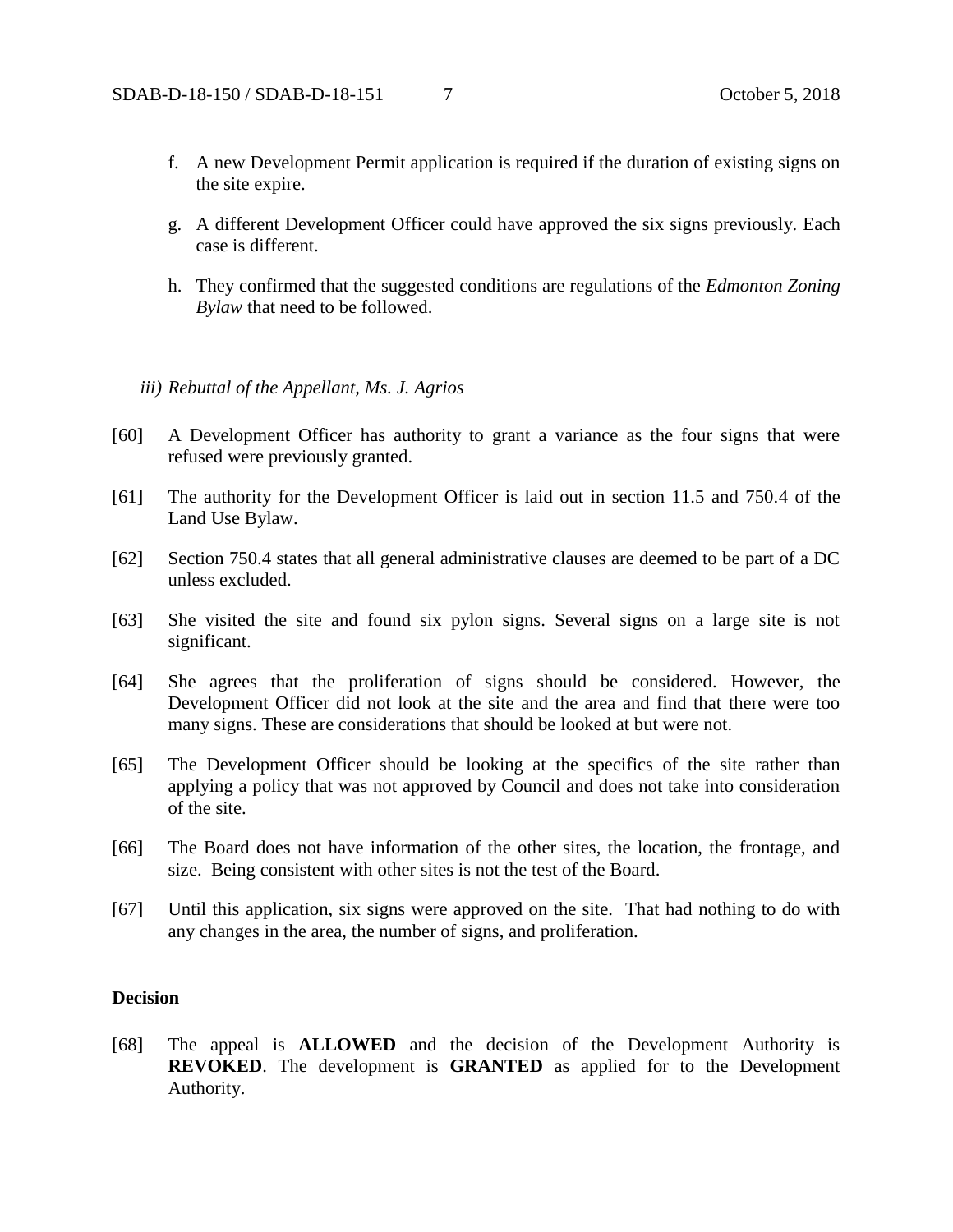- 1. The two Portable Signs are approved starting October 5, 2018 and shall be removed on or before April 5, 2019.
- [69] In granting the development the following variances to the *Land Use Bylaw 5996* are allowed:
	- 1. Section 79.9(3)(b)(iii)(a) is waived to allow two additional Signs.
	- 2. Section 79.9(3)(b)(iii)(b) is waived to allow the duration of the two additional Signs to extend to April 5, 2019.

### **Reasons for Decision**

[70] The Board is bound by section 685(4)(b) of the *Municipal Government Act* that states:

Despite subsections (1), (2) and (3), if a decision with respect to a development permit application in respect of a direct control district is made by a development authority, the appeal is limited to whether the development authority followed the directions of council, and if the subdivision and development appeal board finds that the development authority did not follow the directions it may, in accordance with the directions, substitute its decision for the development authority's decision.

- [71] Therefore, the Board must first determine if the Development Authority followed directions of Council.
- [72] The Board determined that based on the evidence provided, the Development Authority did not follow the directions of Council for the reasons that follow.
- [73] The Board heard directly from the Development Officer and the Supervisor in attendance at the hearing that their belief and interpretation of the *Land Use Bylaw 5996* (the "5996 *Bylaw*") was that they did not have power to vary or the discretion to vary the regulations and therefore did not consider varying the application.
- [74] The Board does not support this interpretation and finds that by not considering granting variances required for this application, is in contravention of the directions provided by Council at the time of the Direct Control District (the "DC").
- [75] This particular DC was created prior to the current *Edmonton Zoning Bylaw 12800* and there is specific reference in the DC language that stipulates section 79 of the *5996 Bylaw* shall be used for Sign regulations.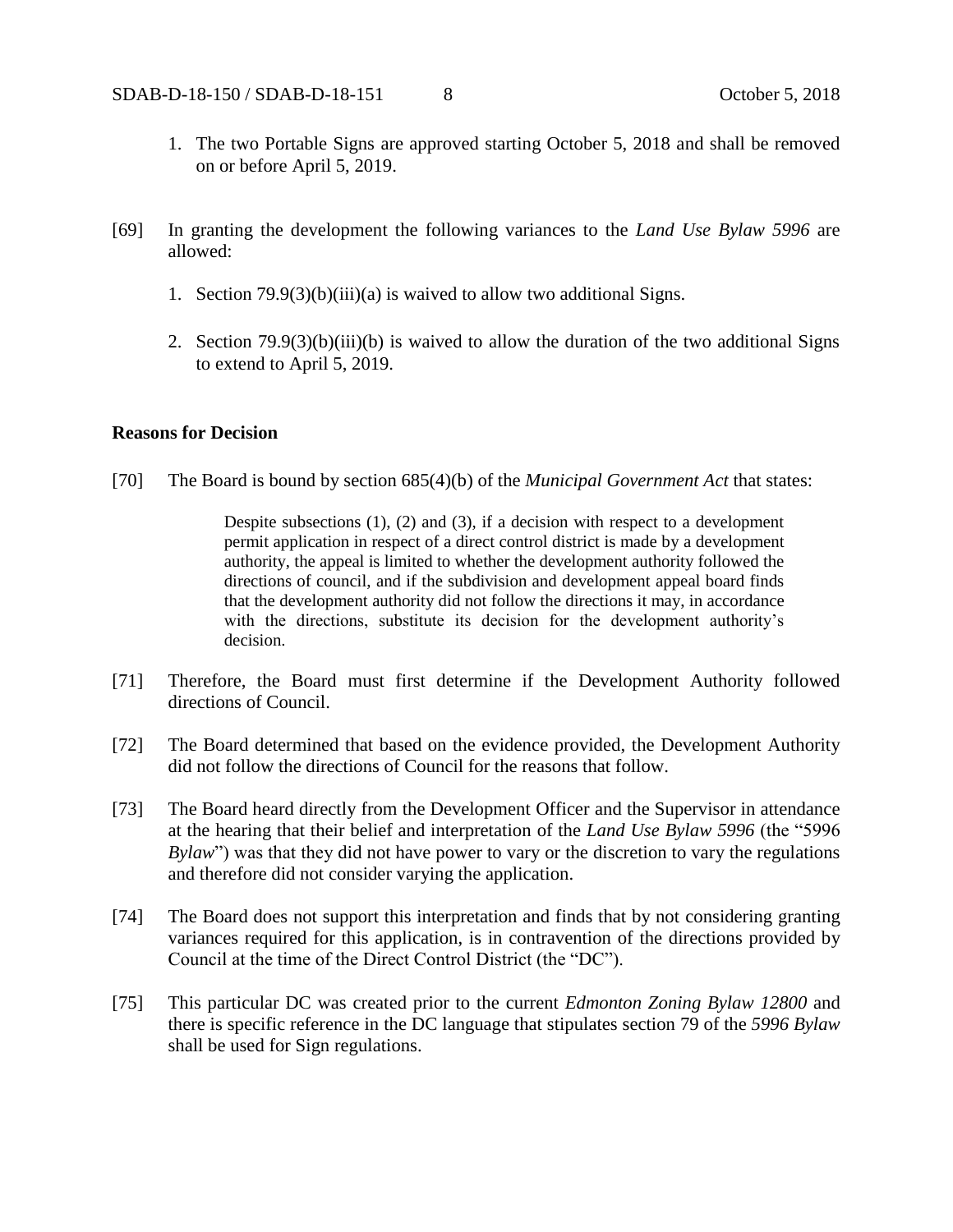### SDAB-D-18-150 / SDAB-D-18-151 9 October 5, 2018

[76] The Board finds that section 2.7 of the *Edmonton Zoning Bylaw* is a transitional provision between *Land Use Bylaw 5996* and the *Edmonton Zoning Bylaw 12800*. This finding is supported by the Alberta Court of Appeal decision, *Parkdale-Cromdale Community League Association v. Edmonton (City)*, 2007 ABCA 309. Paragraph 4 of the Alberta Court of Appeal decision states:

> On its correct interpretation, section 2.7 does not override section 2.4. Section 2.7 is only intended to deal with a situation where a Direct Control bylaw passed before 2001 contained an express cross-reference to a provision of the old Land Use Bylaw […]

- [77] The Board confirms based on *Parkdale-Cromdale*, the directions of this DC are to follow the regulations of section 79 of the *5996 Bylaw*.
- [78] Once it is determined that the *5996 Bylaw* is required to review this application, other regulations within the 5996 *Bylaw* apply, specifically section 750.4(3)(b) for Site Specific Development Control Districts that grants the Development Authority the opportunity to consider variances based on the specific general administrative clauses in the *5996 Bylaw*.
- [79] The Board also considered that contained within the reasons for refusal by the Development Authority was a reference to an internal policy of Sustainable Development on how Portable Signs are to be reviewed. It contained different considerations than the regulations of the *5996 Bylaw* stipulated in affect at the time of the creation of this DC. This policy was created many years after the DC and should not have been considered as this is clearly not a direction of Council.
- [80] Section 11.4(4) of the *5996 Bylaw* states:

The Development Officer shall receive all applications for development may relax a regulation in a Land Use District or other Section of this Bylaw in accordance with the regulations contained in that District or Section, or may relax regulations in accordance with Sections 11.5 and 11.6, and in such case, the use applied for shall be deemed a Discretionary Use.

This section provides the Development Officer the authority to consider varying regulations within the *5996 Bylaw*. Therefore, based on the above, the Board is satisfied that the Development Authority did not follow the directions of Council by not considering the power to vary in this application.

[81] Therefore, the Board must make a conclusion pursuant to *Garneau Community League v Edmonton (City),* 2017 ABCA 374 and assume the same rights and obligations of the Development Authority to consider variances. The Board has looked and considered the variances in this application pursuant to section 11.5 and 11.6 of the *5996 Bylaw*.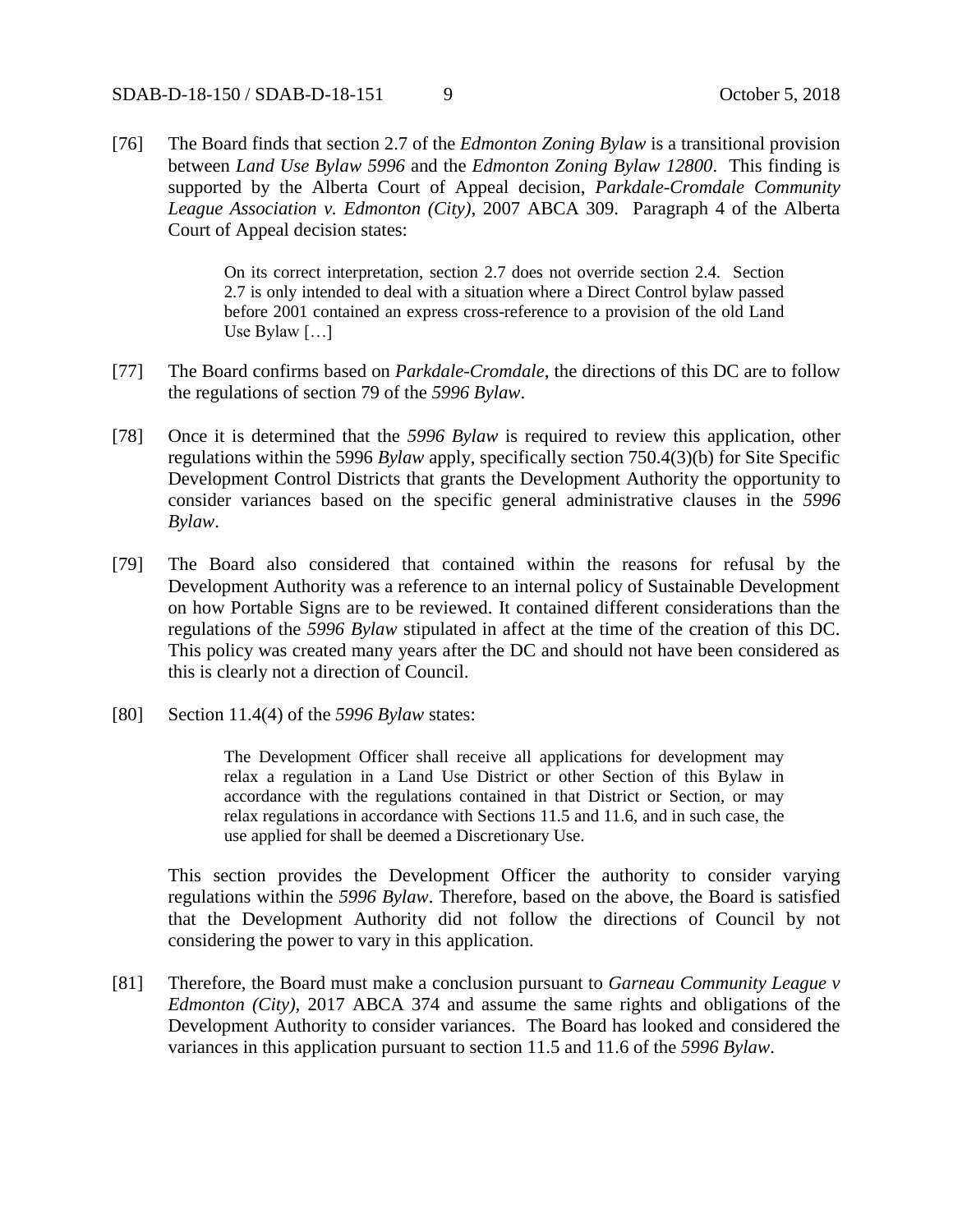[82] Section 11.5 states:

The Development Officer may approve, with or without conditions, an application for development that does not comply with this Bylaw:

- 1) where the proposed development would not, in his opinion:
	- a) unduly interfere with the amenities of the neighbourhood; or
	- b) materially interfere with or affect the use, enjoyment or value of neighbouring properties; and
- 2) the proposed development would, in his opinion, conform with the use prescribed for that land or building in this Bylaw.
- [83] The Board analyzed section 11.5 and determined that the addition of two more Portable [Temporary] Signs (one per application) does not materially impact the neighbourhood for the following reasons:
	- a. The subject Site consists of four parcels of land that is approximately 23 acres in size and has approximately 650 to 700 metres of Frontage. Given the existing six Freestanding Signs and four Portable Signs over a large 23-acre Site and long road Frontages, the Board does not believe the addition of two Portable Signs will unduly interfere with the amenities of the neighbourhood or materially interfere with or affect the use, enjoyment or value of neighbouring properties.
	- b. It is important to note that the subject Site is at the corner of 137 Avenue and St. Albert Trail and has two distinctive Frontages, east to west and north to south. Further, it is important to note that not all the Portable Signs will be seen at the same time by travelling on St. Albert Trail or 137 Avenue.
	- c. The Site has had six Portable Signs with legal permits since 2013 with no known or registered complaints.
	- d. It was the positon of the Development Authority that by allowing these proposed Signs that it would somehow lead to the proliferation of Signs on the Site. However, it was not within the reasons for refusal and ought to have been included in analyzing whether or not exercising their powers to consider a variance for this Site would have been appropriate. The Development Authority is keenly aware of the existence of Portable Signs on this Site as the Appellant has provided evidence that there have been approximately 44 Sign applications with six Portable Signs being approved since 2013 which, indicates that this Site has been rigorously reviewed for Portable Sign applications.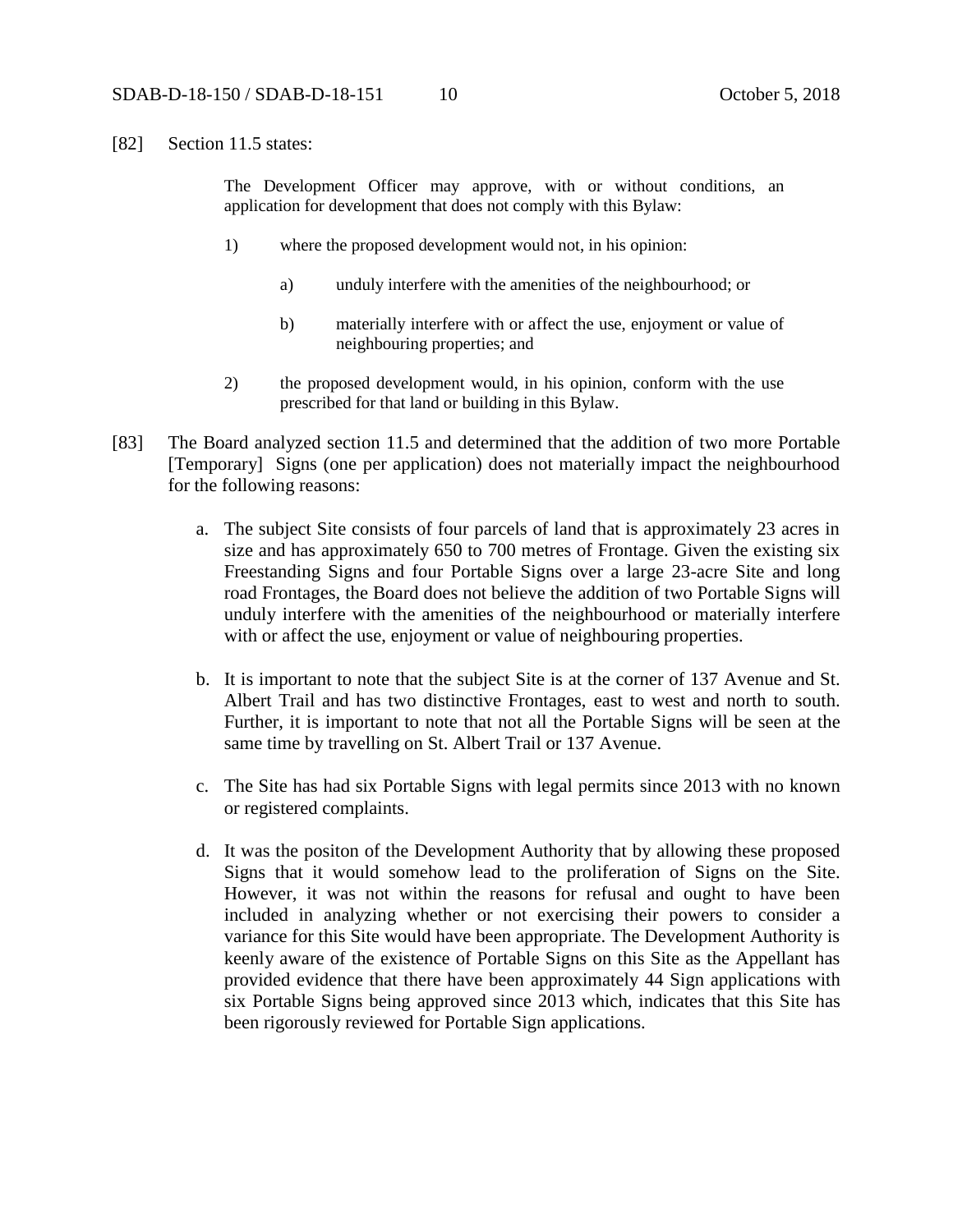- e. The Development Authority has approved four of the six Signs for this Site which indicates that for those four approved Signs, the Development Authority did exercise some discretion in granting variances for those Signs.
- f. This specific Site design has an interior building orientation and what is viewed from the exterior of the site is the back of the buildings where some façade Signs exist that will allow the public to see what facilities are on Site. However, this does not allow for businesses and locations inside the Site to be seen from St. Albert Trail and 137 Avenue.
- g. *Bylaw 5996* limits the number of Freestanding Business Identification Signs to five and the Board was provided evidence that those Signs cannot provide enough ad-copy space to promote all of the businesses on Site. Based on photograph evidence, the existing landscaping provided has matured and in some cases may obstruct the vision of the Portable Signs.
- h. Based on the documentation provided, this Site is entirely surrounded by industrial uses and commercial uses and there are no residential uses in close proximity to the subject Site.
- i. Based on the above, the Board finds that the proposed development will not unduly interfere with the amenities of the neighbourhood or materially interfere with or affect the use, enjoyment or value of neighbouring properties.
- [84] The Board analyzed section 11.6(1) of the *5996 Bylaw* that states:

In approving an application for a permit pursuant to Section 11.5 the Development Officer shall adhere to the following:

- 1) a variance shall be considered only in cases of unnecessary hardship or practical difficulties peculiar to the use, character, or situation of land or a building, which are not generally common to other land in the same District.
- [85] The Board has concluded based on the above, a hardship exists with the DC itself given the inability for this large Site to be fully utilized and that there are other zoning opportunities that would allow the potential for significantly more Portable and other Signs on this Site. In addition, with the limited number of Freestanding Signs allowed within the DC and the interior configuration of some commercial spaces provides a hardship to these businesses by not being able to provide some type of Signage to advertise their locations and services. While the board understands that this may be speculative in nature, it is a real and important distinction that given the Site size and length of Frontage that allowing only four Portable Signs appears unreasonable.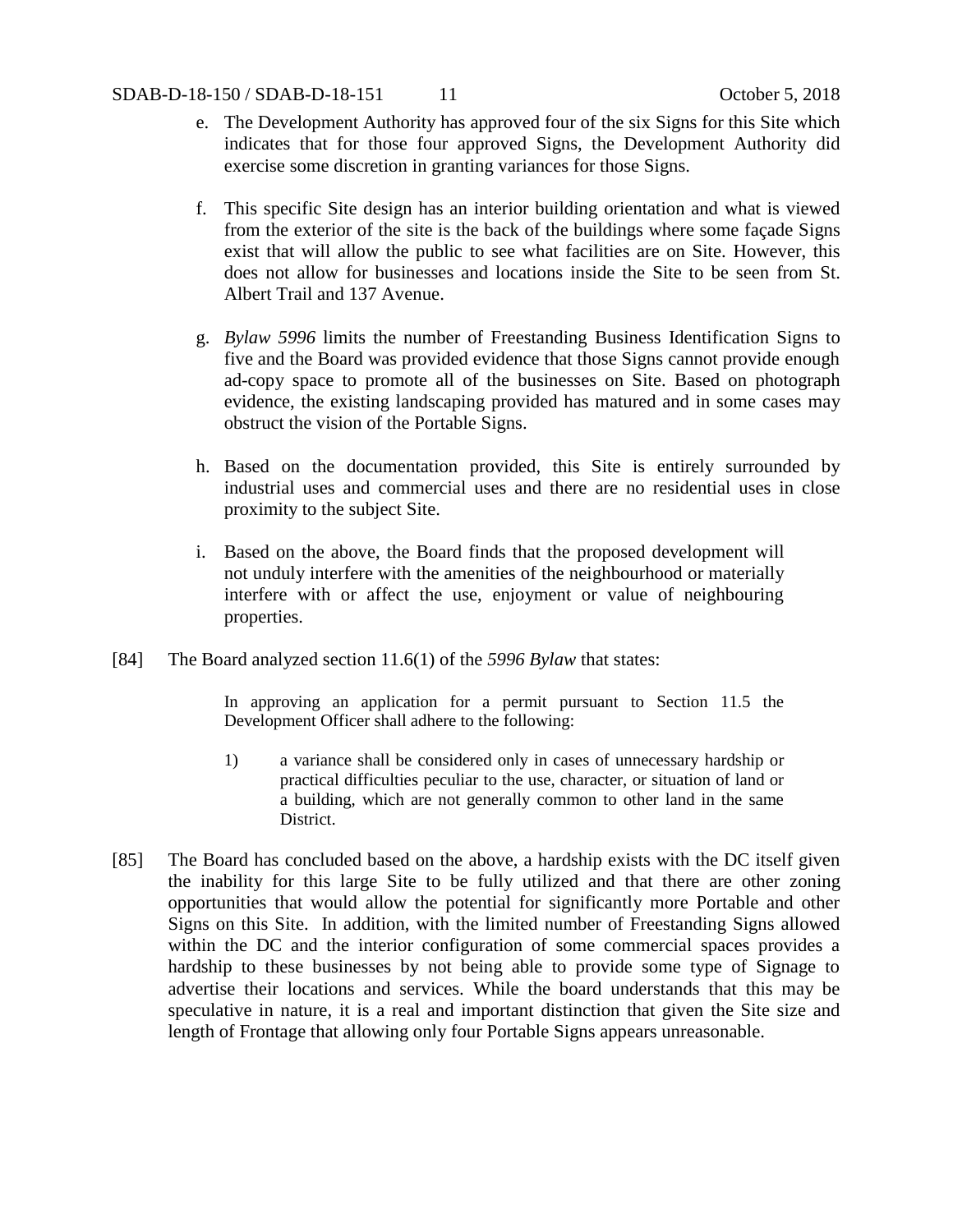SDAB-D-18-150 / SDAB-D-18-151 12 October 5, 2018

- [86] Although the decision of the Development Authority did not state that Sign proliferation was an issue it did provide verbal testimony that Sign proliferation is a concern for this Site. However, the Board does not support this conclusion given with other types of Zones available for this Site, such as the CSC Zone, would increase the number of Signs allowed indicates that Sign proliferation does not exist on this particular Site.
- [87] Based on the above, the appeal is allowed and the development to allow two Portable [Temporary] Signs is allowed.

Mr. V. Laberge, Presiding Officer Subdivision and Development Appeal Board

Board Members in Attendance: Mr. A. Peterson; Ms. K. Think; Mr. R. Hachigian

CC: City of Edmonton, Development & Zoning Services, Attn: Mr. C. Kennedy / Mr. H. Luke / Ms. A. Rowan